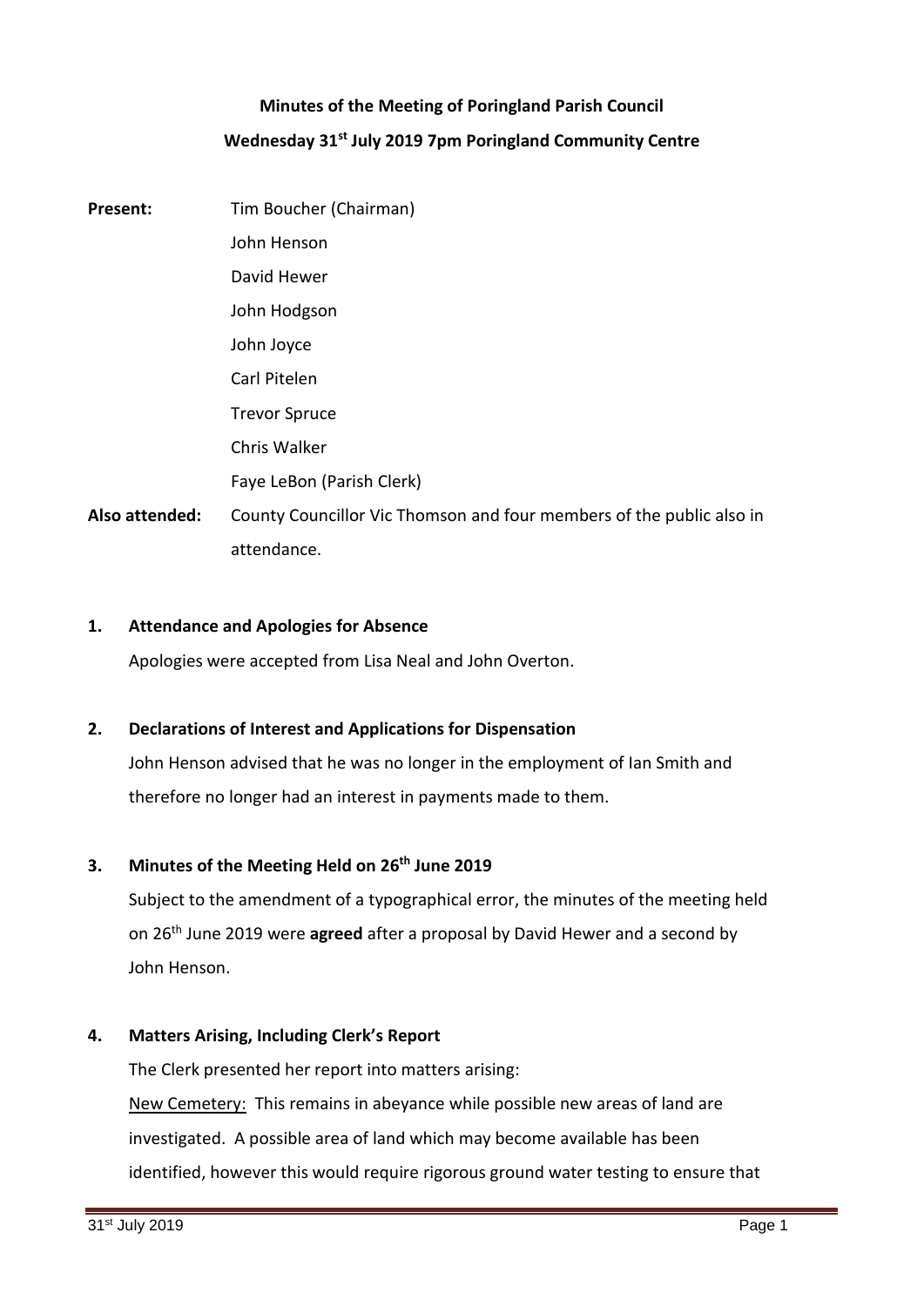the land is suitable now and sustainable for the future.

Bus Stop at Hardley Road: Norfolk County Council has been instructed to commence with the new bus stops, with the Parish Council's endorsement.

Pond Maintenance: South Norfolk Council has advised that the B1332 is programmed to be swept quarterly (in line with the Code of Practice on Litter and Refuse). They also advise that The Street has been cleaned four times this year due to it being identified as a 'hotspot'. They further advise that they feel that the excess silt has been caused by development. There was great disappointment in this response as there is no development in this area of the village. It was **agreed** that if the frequency is not the problem, then this leaves the standard of cleanliness. The Clerk is to obtain a copy of the revised street sweeping programme to enable the Parish Council to inspect the road after sweeping.

**Clerk**

It was noted that the Church Close was flooded again today due to the gullies being clogged. The Clerk is to report this to Norfolk County Council highways. The proposal from the Conservation Volunteers has been reviewed in line with the maintenance contracts for the ponds. The recommendation to the council is to accept the Conservation Volunteers' proposal to spend one day clearing out the pond at the Leisure Garden. The Parish Council's contractor will remove the vegetation from site and also spend their contracted day at the pond. Two full days will mean that the pond should be brought up to a maintainable standard going forwards. The recommendation for the pond at the community centre was to not go through a three year programme of tree maintenance at this pond, but to go out to tender on works to complete the tree maintenance in one year. The current contractor will complete their works they are contracted to, and also provide a barley bale to reduce the current levels of nutrients. **Clerk**

These recommendations were **accepted** after a proposal from John Henson and a second from David Hewer.

Community Centre Improvements: There had been a delay in completing the alarm installation project. The contractors will be onsite on  $1<sup>st</sup>$  August to complete the works.

Charity Bank and Bank Signatories: Charity Bank has acknowledged receipt of the application form and will advise when funds can be placed in the account. Final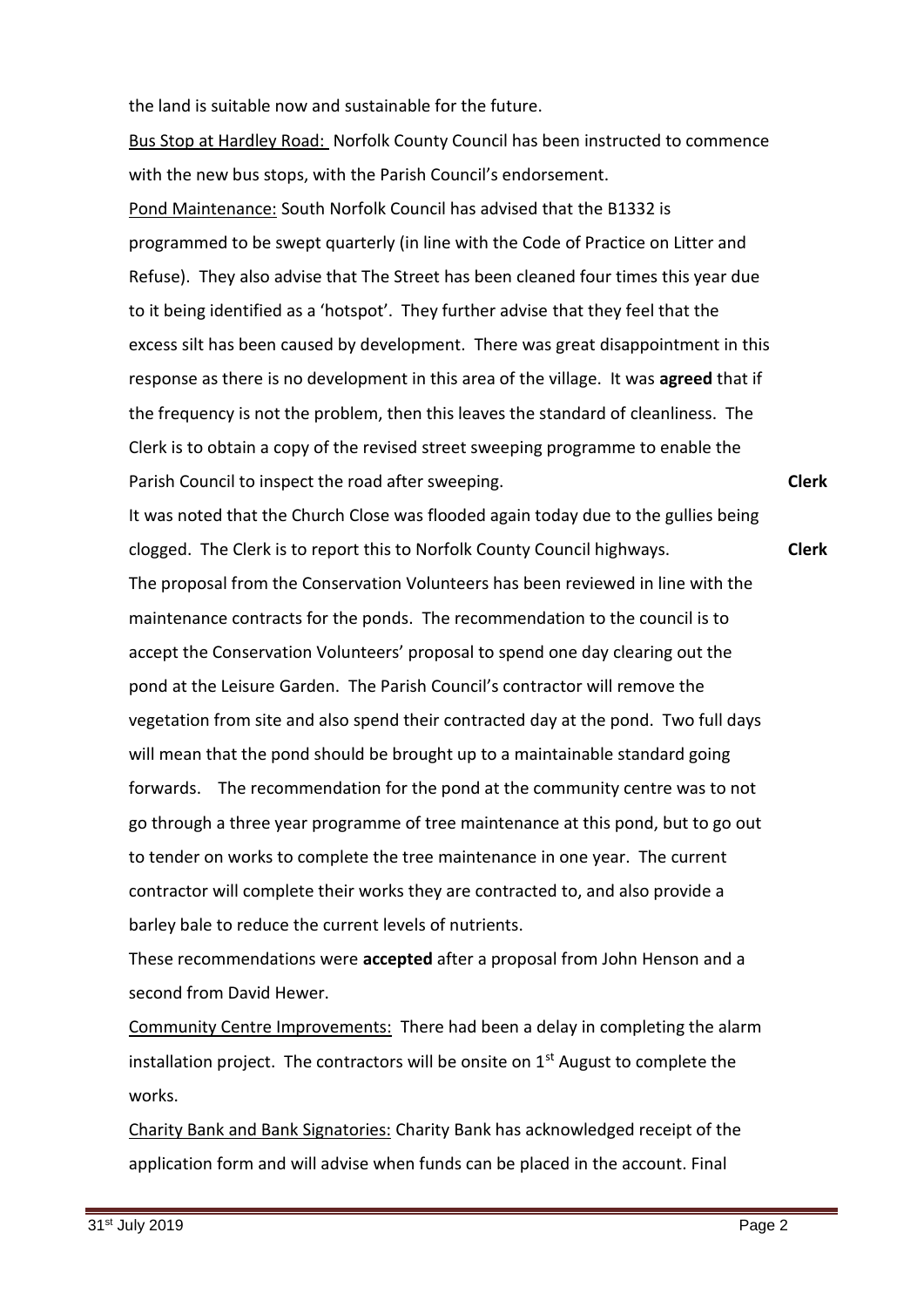signatures are required for United Trust Bank, Hampshire Trust, CCLA and Barclays (Welcome Home and Memorial Playing Fields Trust) to complete this project. The Clerk is to chase Unity to process the change of signature request for the main Parish Council accounts.

Communications by Norfolk County Council Over Highway Works: A comprehensive response from Norfolk County Council's Assistant Director for Highways and Waste had been received. Whilst the response was sympathetic with the Parish Council, it felt that the requests being made, over and above to the additional communications made by Norfolk County Council, would not be practical or cost effective. The Clerk is to share the 'Roadworks.org' link so as to ensure that parishioners can be advised of roadworks directly at the earliest opportunity.

**Clerk**

**Clerk**

Primary School Places: Tim Boucher, along with Cllr Thomson and Cllr Overton met with the head teacher of Poringland Primary School. Councillors were informed that there is insufficient space in the school hall to accommodate all pupils at lunchtime, forcing some pupils to eat in corridors. The head teacher advised that the money set aside from developers for a MUGA would be better spent on a studio which could act as an extension to the school hall. It was agreed to continue to support the head teacher to have the respective s106 changed to accommodate this request. It was agreed between all parties to have further meetings between the Parish Council and the school to improve relations between the parties.

Funding for Permissive Pathways at High Ash Farm: The Clerk provided Councillors with information from the other councils who had been approached for assistance with funding. Options were discussed, including the utilisation of NALC to campaign to the government on this matter, given that it is a national issue affecting many parishes. However, councillors **agreed** that this should be raised with the Local MP directly. The Clerk and David Hewer are to draft a letter to be taken to the next Strategic Six meeting.

Highway Safety on Devlin Drive: The Clerk reported that this area had been reviewed by a highway safety engineer. All resulting recommendations had been put in place which the exception of the 'Think Signs'. Once these are in place, the project will be completed from a highways perspective and no other improvements were deemed necessary.

**Clerk /** 

**D.H.**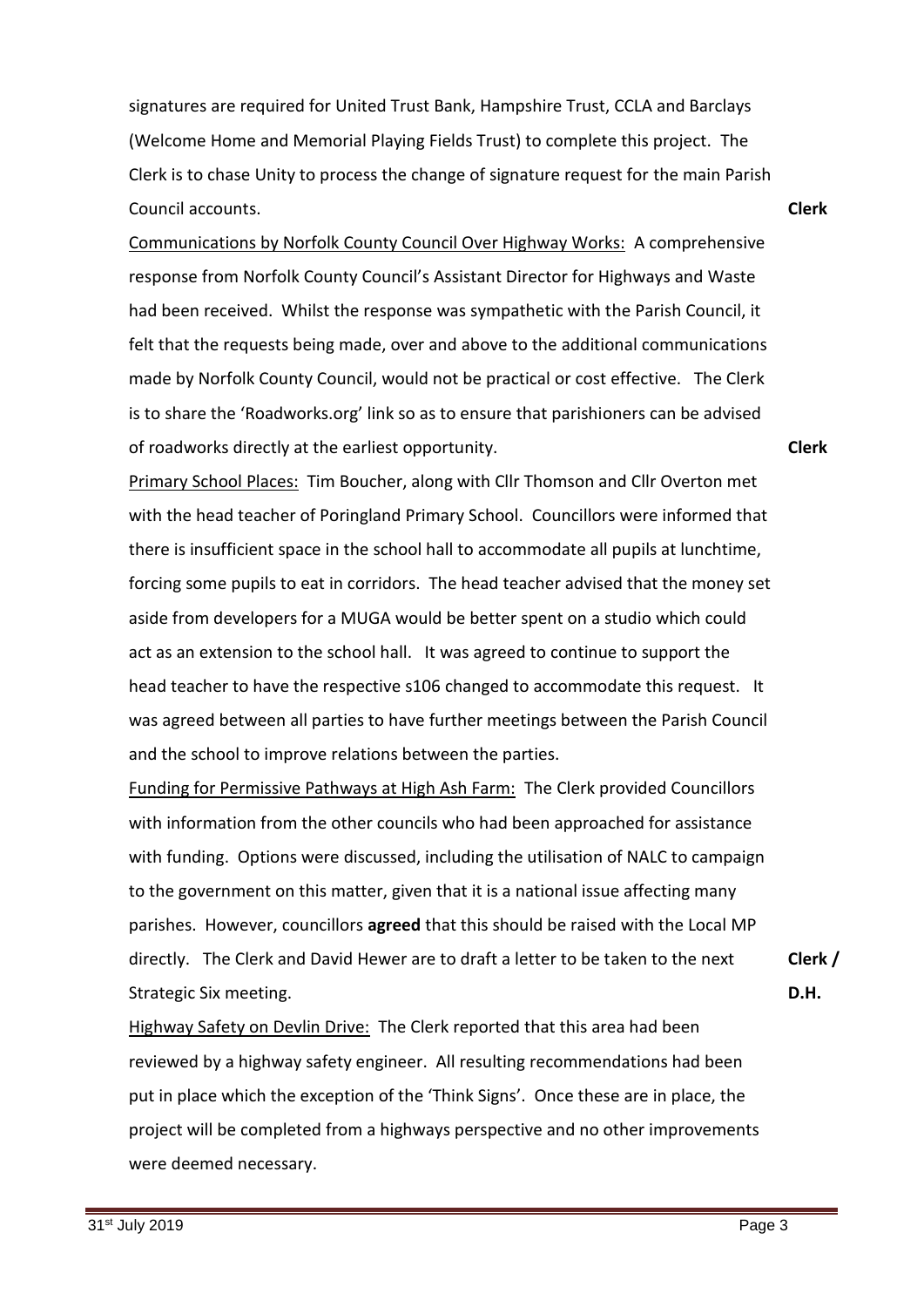Dog Bin on Devlin Drive: The Clerk had liaised with a representative from local dog walkers and it was agreed that the dog bin on Devlin Drive was not in a sensible location. After seeking advice, it was **agreed** to move the dog bin onto Mulberry Park and purchase another bin which would result in coverage of all four corners of this popular area. The Clerk is to ensure South Norfolk Council is happy with these proposals from the perspective of collection, and once this agreed, to proceed with the project.

**Clerk**

Fire Risk Assessment: Four members of staff have now attended fire warden training and fire extinguisher training. Signage has been ordered for the community centre, and using the principles of the Fire Risk Assessment, signage has also been ordered for the pavilion. A review of the bin storage area has been conducted and the preferred site is to the east of the police shed, extending the existing concrete pad. South Norfolk Council has been consulted on this for ease of access to the bins and they are content with this solution. Prices are to be obtained for this work. Storage of combustible items in the boiler room remains problematic. A tentative enquiry had been sent to the police about the possibility of purchasing the police shed, which is currently being leased to the Parish Council. The Clerk confirmed she had made enquiries of South Norfolk Council's s106 officer, and she had confirmed that it would be permissible to use CIL money for this project. The police had advised that they would be prepared to sell the police shed at £4,000 + VAT. Alternatives were discussed in the form of a storage container, but this was not looked favourably upon. It was **agreed** that the police shed should be purchased, but the clerk should attempt to negotiate on the price first.

#### **Clerk**

Telephone Box: The Clerk confirmed that the phone box is now in the Parish Council's ownership, and a live supply had been left to enable a defibrillator to feed from it. Discussions occurred a to whether the defibrillator should be attached to the box, or a separate structure to house it constructed close by. It was **agreed** to install the defibrillator on a post next to the phone box. John Hodgson is collecting donations to finance the defibrillator and associated casing.

Insurance Claim: The Clerk advised that the insurance company had now paid out for the fire damaged play equipment. The order had been placed but there is a six to eight week manufacturing period so unfortunately it is unlikely that the equipment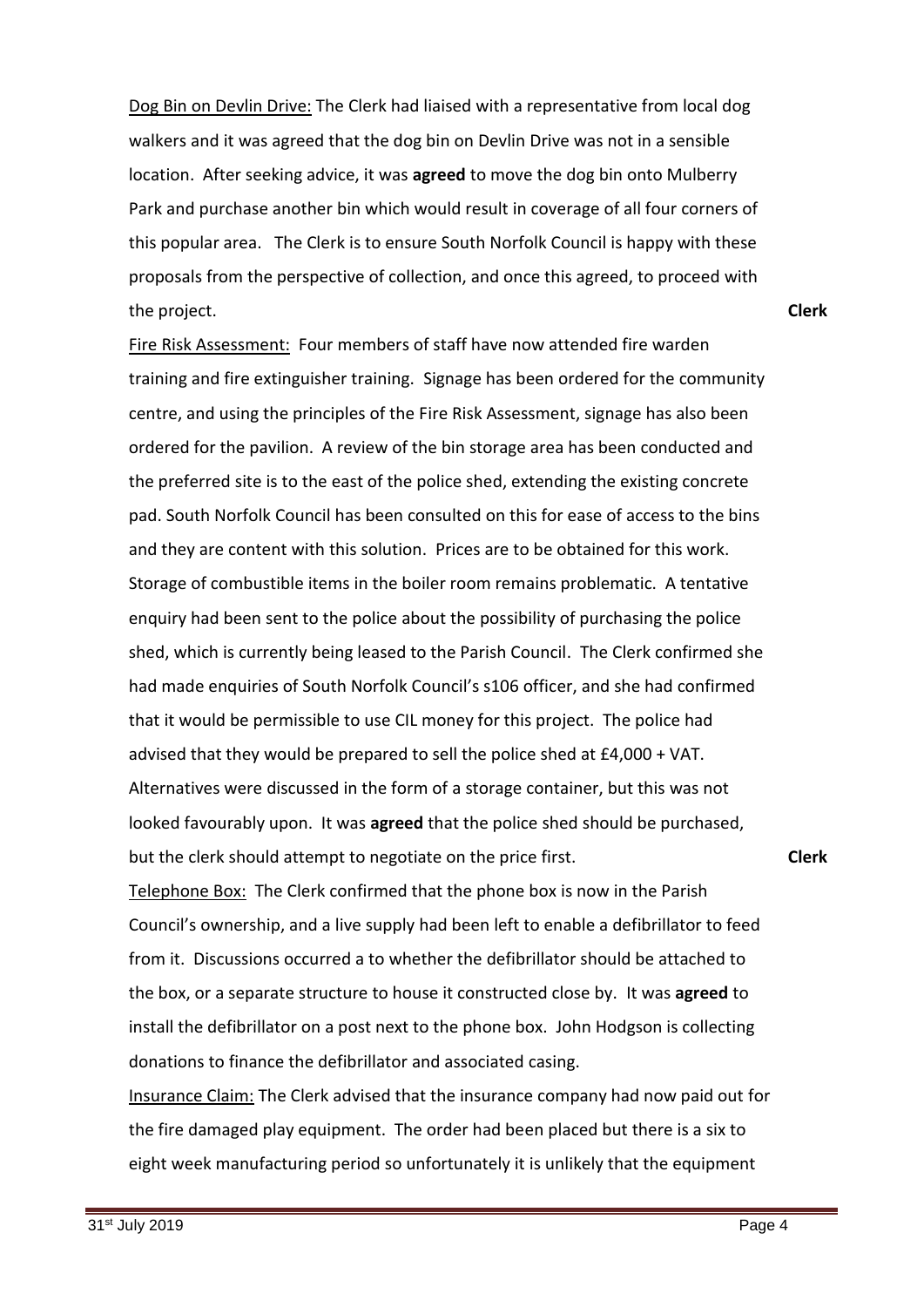will be replaced during the school holidays.

The Clerk raised an urgent matter of the rear doors at the community centre which had broken. After a professional review, the doors required a new processor at a cost of £1,477.83. This was deemed to be urgent works because allowing the doors to close was part of the community centre's license, so as to limit noise pollution. The doors cannot be permanently closed as they have to let people out in the event of a fire, therefore financial regulations were waived to allow these works to commence urgently.

# **5. Report from the Chairman**

The Chairman reported that the recent village fete was an overwhelming success and, despite the primary objective being community cohesion, made a profit for the council.

On  $1<sup>st</sup>$  and  $2<sup>nd</sup>$  of August, volunteers from the National Citizen Service are to paint the bowls pavilion as part of their volunteer works.

It was agreed that that date for co-option of a new councillor should be  $25<sup>th</sup>$ September, to allow for an extended period to advertise the vacancy. Expressions of interest should be in writing to the Clerk, and applicants are to be invited to do a brief presentation to the council on  $25<sup>th</sup>$  September, followed by any questions from councillors.

# **6. Public Participation**

*Standing orders were suspended to allow members of the public to speak.*

# **a)** District Councillors

Cllr Spruce reported that there is going to be some maintenance work in Poringland Woods, in the form of the replacement of bridges with culverts. He attended the recent bio-diversity awards and cited the award to Kate Blincoe for her campaign to remove swallow netting from businesses.

# **b)** County Councillor

Cllr Thomson reported that Norfolk County Council has agreed on a new link road to join the Broadland Northway with the A47. This would be done in conjunction with Highways England's plan to dual the A47 between North Tuddenham and Easton.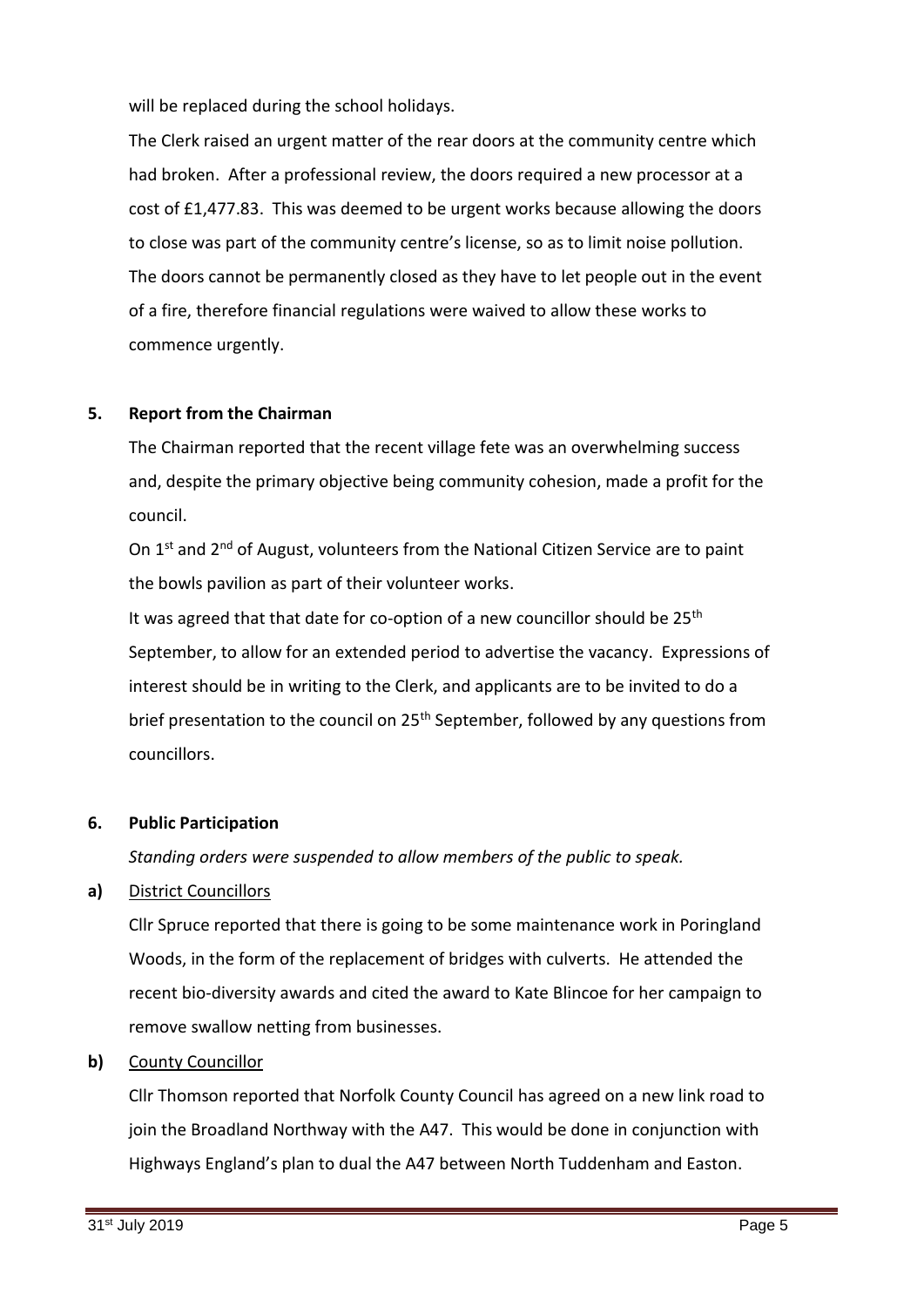The summer reading challenge at Norfolk Libraries has commenced and already has a high number of children that have signed up. The theme this year is 'Space Chase'. In September and October 2019 the County Council is again holding Hazardous Waste Disposal Days at seven of its Recycling Centres. The closest recycling centre to Poringland which is participating in this event is Ketteringham and this will be held on  $11^{th}$ ,  $12^{th}$  and  $13^{th}$  October.

The Bergh Apton Re-Use cabin is now open.

Norfolk's Police and Crime Commissioner (PCC) Lorne Green hosted a special Q&A in Fakenham where the people in charge of the county's fire service joined the PCC and Chief Constable in facing public questions.

A leaflet on how the county council manages and repairs potholes had been circulated to councillors.

Cllr Thomson reminded the meeting that Norfolk County Council cuts highway verges for safety and not appearance. The county council also supports 112 roadside nature reserves across the county. The grassland and hedgerows along the road networks also plays a vital role as corridors for wildlife to move along and help connect the increasingly isolated 'islands' of good habitat where wildlife still thrives. One of Norfolk County Council's County Farms measuring 400 acres, produces wildlife seeds for wildlife verges, gardens and Bee lines.

The Chet Bee Line has been successful in it's funding bid of £5,000 to create a Bee Line along the river Chet, the source of which is in Poringland.

An updated list of scams was provided.

Cllr Thomson will find out if there is an exemption for Parish Council's to apply for planning permission for phone boxes.

Information was provided on a road closure on St Mary's Road, and the plans to widen the B1332 to allow for protected turnings to be put in outside the Milestones development. Further information was provided on the removal of the new bus stop close to Arminghall Lane. This was installed in good faith to assist the people of Bixley who had suffered a reduction in their bus service, however had been removed on the grounds of highway safety.

An update on primary school places was provided with four potential sites being analysed for a possible new school. The number of children within the catchment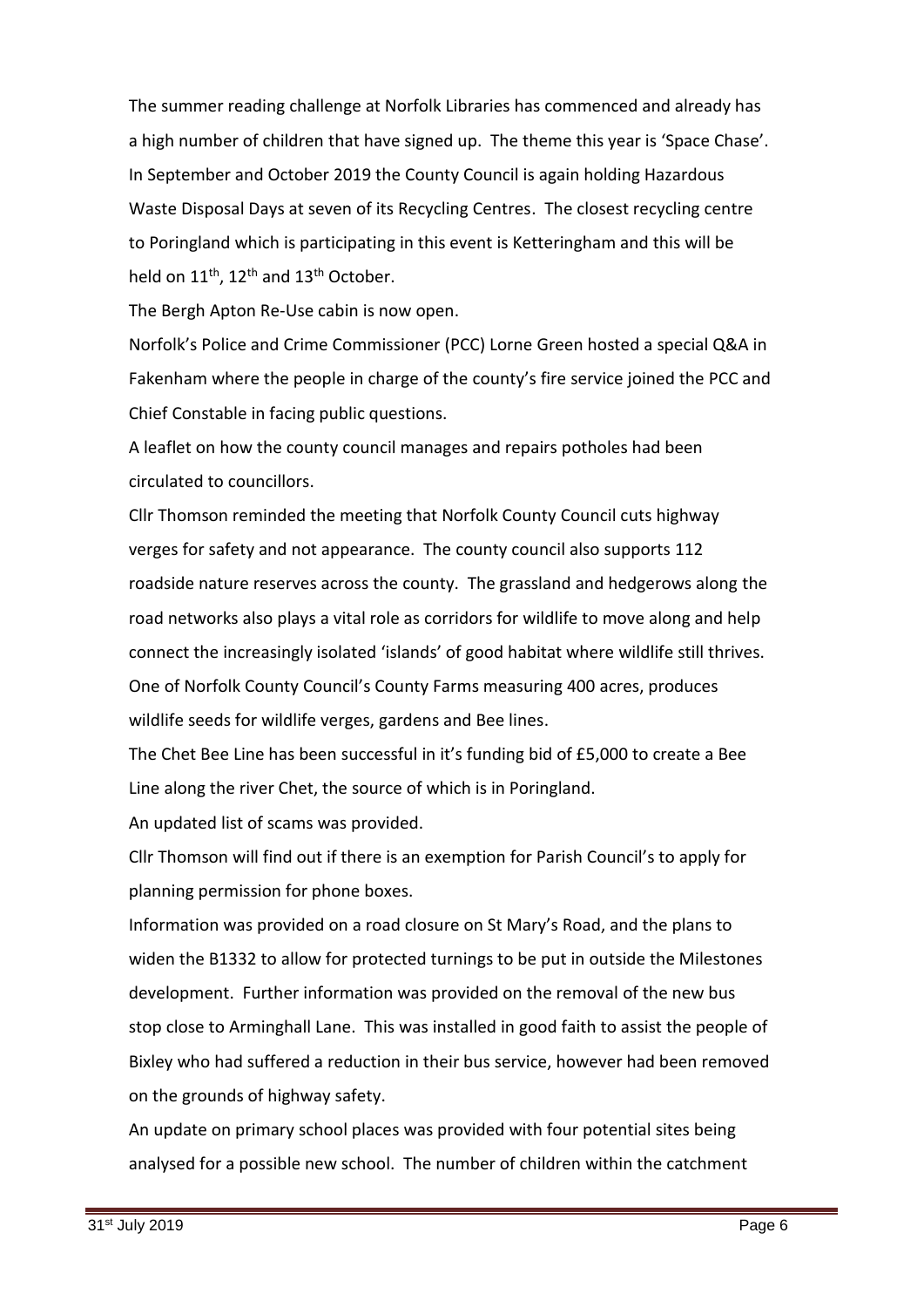area who had been unable to secure a place at Poringland Primary School had reduced to 15.

Tim Boucher asked whether the refuge area on the A146 to turn right to the B1332 was being lengthened, on the basis that the damaged barrier hadn't been replaced. Cllr Thomson advised that he had requested officers to include this area as part of the project to improve the Trowse bypass. He encouraged members of the public to report incidents of lack of space in the refuge. He further encouraged parishioners to report highway faults via Norfolk County Council's website. This can be done anonymously but if a login is created then updates can be provided on the repair. Chris Walker raised concerns that a faulty street light reported via this system had yet to be repaired.

Trevor Spruce queried the timetable for the new school. Cllr Thomson advised that modular prefabricated buildings can be installed relatively quickly.

#### **c)** Public Participation

A member of the public advised that the gate on the Mulberry Park play area had yet to be fixed. Also requested was a larger bin on the Mulberry Park open space by the bandstand as there was little room for fast food waste.

A member of the public raised whether the community woodland had yet to be transferred to the Parish Council. The Clerk confirmed that it had not.

A member of the public queried whether ordinary doors would be best suited to the community centre, rather than the electric doors given the cost of repair. Tim Boucher advised that the electric doors provide better access to those with limited mobility.

A member of the public cautioned about the use of the roadworks.org notifications, as there had been notifications about the tar and chipping of Shotesham Road, which had since been delayed on four occasions.

A member of the public raised a complaint about the overgrown vegetation to the south of Elizabeth Road. The Clerk advised that this had been raised to the Highway Rangers, who appear to have used weed killer on the area, but not cleared the dead weeds. The Clerk is to escalate this.

A member of the public requested an update on the damage to the surface of the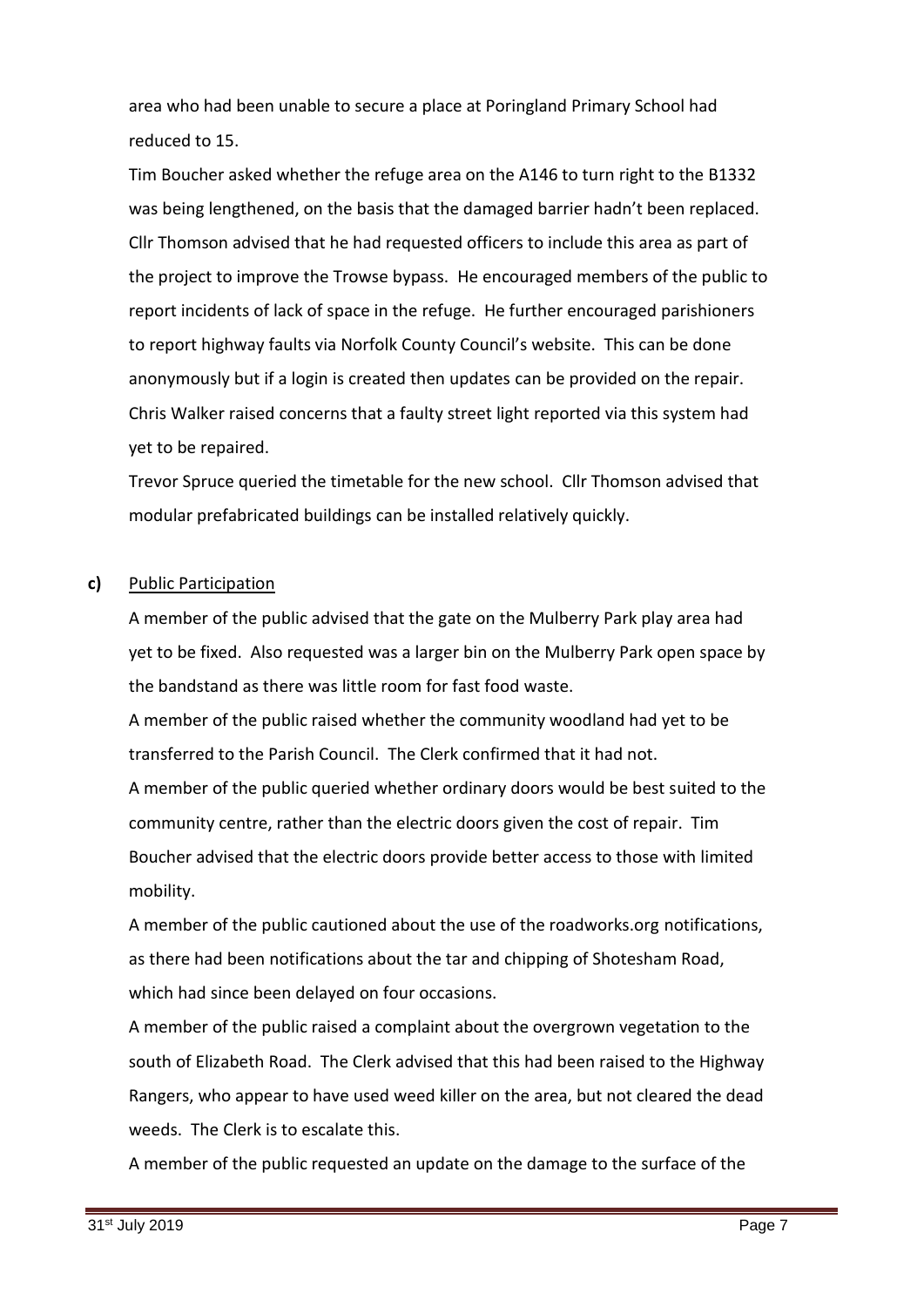B1332 from Crown Estates. Cllr Thomson advised that the highway engineer had reviewed this and it was decided that to attempt to repair the damage would make the problem worse by creating a new patch in the road.

A member of the public advised that there were upcoming open days for the new Nook building and encouraged councillors to attend.

A member of the public reported a pot hole on Elizabeth Road. Cllr Thomson requested that this be reported via Norfolk County Council's website. A member of the public requested better feedback to queries.

### *Standing orders were reinstated.*

#### **7. To Receive Update on Councillor Vacancy and Agree Co-Option Procedure**

The Clerk reported that, as it was agreed that the next meeting on 4<sup>th</sup> September was only for urgent matters, the co-option ought to be delayed until 25<sup>th</sup> September. This would give more time to advertise the position over the summer break, and also for it be publicised in the 5+ Magazine. Expressions of interest should be in writing to the Clerk, and interested parties would be invited to attend the meeting on 25<sup>th</sup> September to provide a short presentation to the meeting on what skills they can bring to the council.

John Joyce queried whether anything else should be asked of candidates so as to allow councillors to have more information prior to making a decision. David Hewer felt that just to come forward was a big enough step for prospective councillors and the process should not be made more complicated.

Trevor Spruce stressed the need to ensure that any prospective candidates with disabilities were accommodated.

#### **8 Planning**

The Clerk advised that, despite time extensions being granted by South Norfolk Council, two of the three applications on the agenda had already been determined. A complaint had been raised about this.

- **a)** Applications Received
- **i)** 2019/1384 –2 Church Close – Single Storey Rear Extension.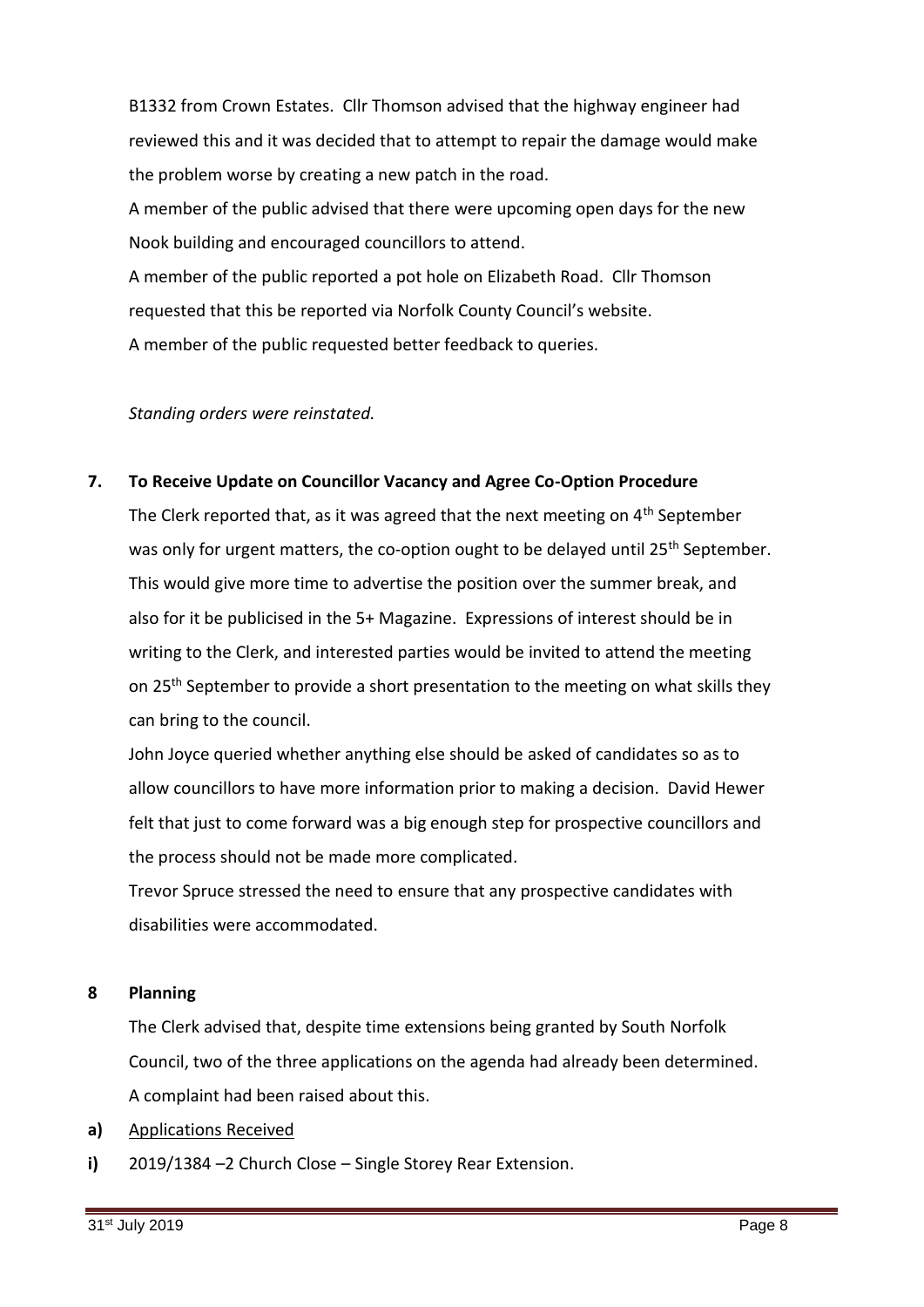Application determined. Approval with conditions.

**ii)** 2019/1399 – 113 The Street - Replacement of shopfront with new polyester powder coated aluminium shopfront.

Chris Walker presented this application to the meeting. It was **agreed** that no comment should be made on this application.

**Clerk**

- **iii)** 2019/0209 – 77 Rectory Lane – 3 Rectory Lane - Retrospective freestanding car port/garage, a vehicle gate and picket fence to front and proposed garden shed to rear – AMENDED APPLICATION Application determined. Approval with conditions.
- **b)**  To Consider Appealed Applications
- **i)** 2018/2212 – 37 Stoke Road – Sub Division of Garden to Form a Residential Building Plot

John Henson presented this application to the meeting. The appellant is appealing on the lack of five year housing land supply in the District. This is incorrect as this level of housing has now been achieved. The appellant has also not made any improvements to the drainage plans. It was agreed that the Parish Council should recommend that the appeal be refused, with emphasis being placed on the insufficient drainage proposals.

**Clerk**

**c)** Planning Decisions

The following planning decisions were noted.

- **i)** 2019/1173 – 52 Rosebery Avenue – Erection of Two Storey Rear Extension – **APPROVAL WITH CONDITIONS**
- **ii)** 2019/1139 – 38 The Street - Proposed single storey extensions to side and rear elevations, minor layout and external alterations – **APPROVAL WITH CONDITIONS**
- **iii)** 2019/1061 – 5 West View - Erection of Two Storey Rear Extension and Front Porch **APPROVAL WITH CONDITIONS**
- **iv)** 2019/1174 – 77 Rectory Lane – To Replace Existing Conservatory, with Brickwork Incorporating Brick Piers – **APPROVAL WITH CONDITIONS**

#### **9. Correspondence and Consultations**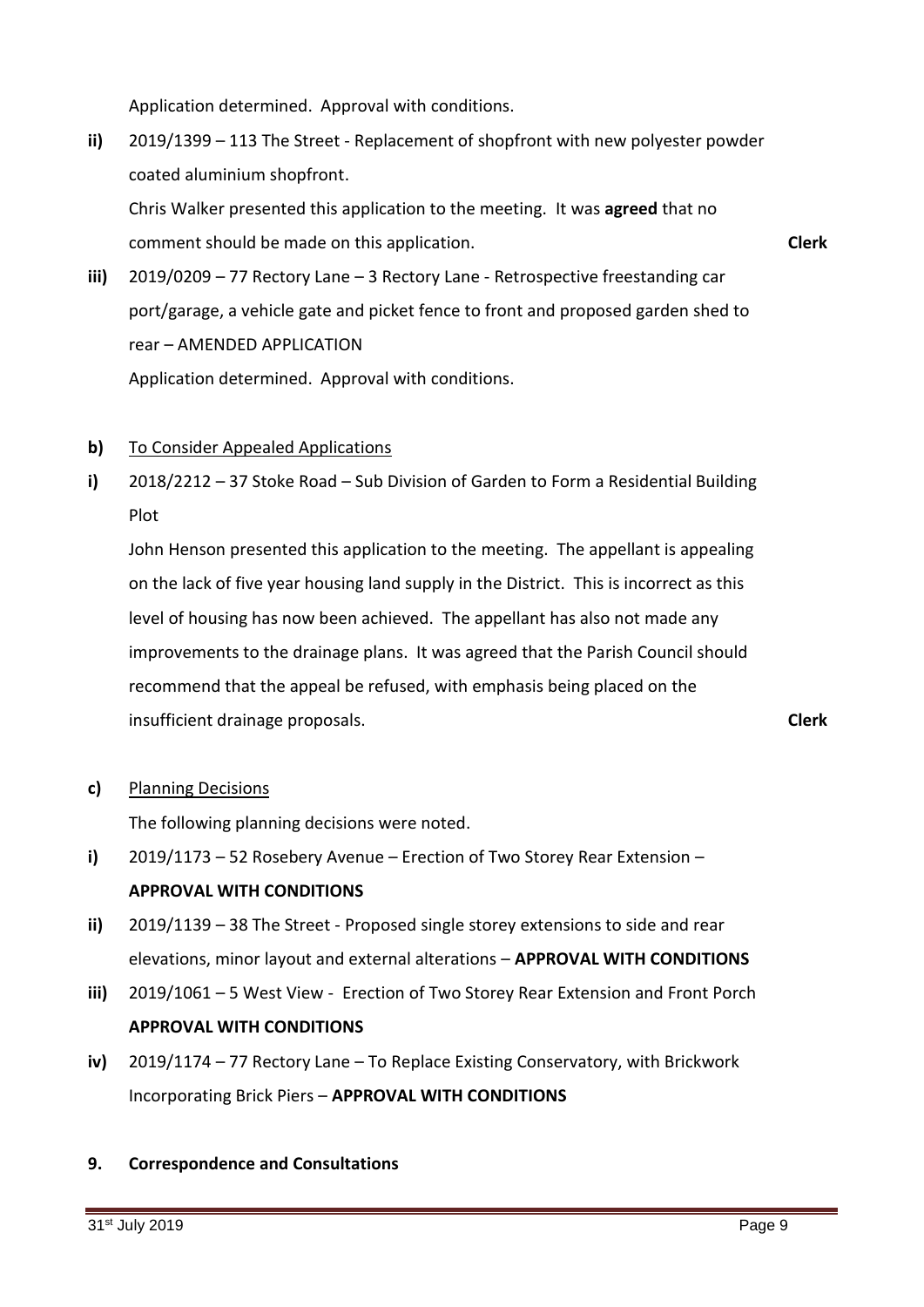**a)** To Consider Improvement of Recycling Facilities at Poringland Community Centre *Cllr Thomson was Invited to Speak on this Matter* 

Cllr Thomson introduced the 'Terracycle' recycling project, a project designed to help recycle items that are not currently able to be recycled in the green bin household recycling. These items included crisp packets, Pringles tubes and marker pens. It was **agreed** to trial a 'crisp packet' recycling area and look to extend this if it is successful.

**b)**  To Consider Consultation from South Norfolk Council Regarding Review of Polling Stations.

South Norfolk Council had reviewed all polling stations in the District and had recommended that the polling arrangements in Poringland remain unchanged, utilising the community centre as a polling station. It was **agreed** to endorse this recommendation.

**c)**  To Consider Membership Correspondence from the Norfolk Association of Local Councils

The Clerk introduced correspondence from the Norfolk Association of Local Councils, offering Poringland Parish Council membership for the eight remaining months of this year, for the cost of four months (£270). Discussions occurred as to the value for money that the Parish Council is likely to obtain from this. John Henson proposed that the Parish Council should decline this offer, seconded by David Hewer and carried.

#### **10. Finance**

**a)** Receipts, Payments, and Bank Reconciliation

> The receipts, payments and bank reconciliation for June 2019 were presented and **noted**.

#### **b)** Accounts for Payment

It was **agreed** to pay the following accounts, following a proposal from Trevor Spruce and a second from Chris Walker.

| Payee | <b>Description</b>    | Amount    |
|-------|-----------------------|-----------|
|       | <b>Staff Salaries</b> | £6,756.88 |
| HMRC  | PAYE & NIC            | £1,922.25 |

**Clerk**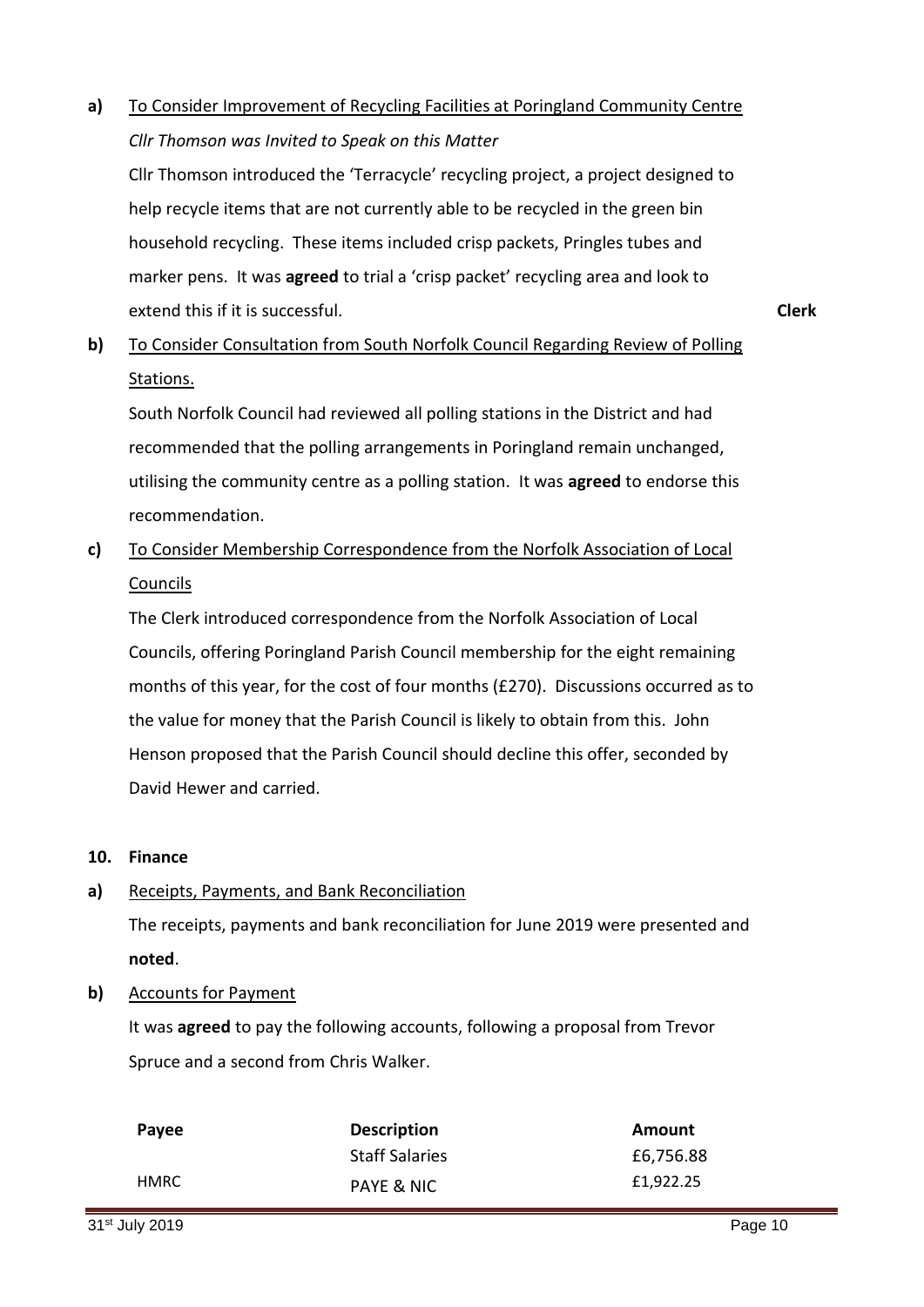| <b>Norfolk Pension Fund</b>    | <b>Pension Contributions</b>       | £2,311.02  |
|--------------------------------|------------------------------------|------------|
| Microshade                     | Hosted IT                          | £241.20    |
| Norfolk Copiers                | Copying                            | £74.71     |
| Norfolk Copiers                | Quarterly Rental of Equipment      | £172.76    |
| Ian Smith Group                | Stationery                         | £74.76     |
| BT.                            | Telephone and Broadband            | £318.50    |
| Norse                          | <b>Councillor ID Cards</b>         | £59.40     |
| <b>Norse</b>                   | <b>Copying of Annual Report</b>    | £528.00    |
| <b>DLM</b>                     | Delivery of Annual Report          | £714.00    |
| <b>NALC</b>                    | Registration Fee - Local Councils  | £60.00     |
| <b>Total Gas and Power</b>     | Electricity                        | £792.52    |
| <b>ESPO</b>                    | Gas (April and May)                | £54.58     |
| World Pay                      | <b>Card Charges</b>                | £21.06     |
| Office Water Supplier          | Quarterly Rental of Equipment      | £85.80     |
| Groundhog                      | <b>Replacement of Tap Gland</b>    | £84.00     |
| The Oompah Band                | Deposit for Bierfest Entertainment | £50.00     |
| <b>Tribute Acts Management</b> | Balance of 'Rule The World'        | £2,000.00  |
| <b>EACH</b>                    | Donation from Village Garage Sale  | £100.00    |
| Name Withheld                  | Refund for Party Cancellation      | £54.15     |
| Miniature Donkeys for          | Fete Expenditure                   | £30.00     |
| <b>Hugh Crane</b>              | <b>Cleaning Consumables</b>        | £129.29    |
| <b>MPS Doors</b>               | <b>Callout for Faulty Doors</b>    | £120.00    |
| <b>Total Gas and Power</b>     | Electricity                        | £122.90    |
| Wave                           | Water                              | £36.04     |
| Veolia                         | <b>Waste Removal</b>               | £75.58     |
| Flameskill                     | <b>Fire Extinguisher Servicing</b> | £176.38    |
| Vortex                         | <b>Grounds Maintenance</b>         | £519.99    |
| <b>Spruce Landscapes</b>       | <b>Grounds Maintenance</b>         | £1,000.80  |
| Garden Guardian                | <b>Grounds Maintenance</b>         | £782.27    |
| Wicksteed                      | <b>Replacement Swing Seat</b>      | £61.80     |
| Play Inspection Company        | Play Inspection Reports            | £270.00    |
| J & A Saunders                 | <b>Window Cleaning</b>             | £90.00     |
| <b>Tina Eagle</b>              | Six + Group Support                | £53.37     |
| Barclaycard                    | Telephone/Bar/Maintenance/Event    | £939.28    |
| Rialtas                        | Annual Support for Omega &         | £802.80    |
| R. McCarthy                    | Petty Cash Top Up                  | £47.82     |
| Name Withheld                  | Refund 1 x Rule the World Ticket   | £15.00     |
| St John's Ambulance            | Fete Expenditure                   | £144.00    |
| <b>Norfolk Copiers</b>         | Printing                           | £39.29     |
|                                | <b>TOTAL:</b>                      | £21,932.20 |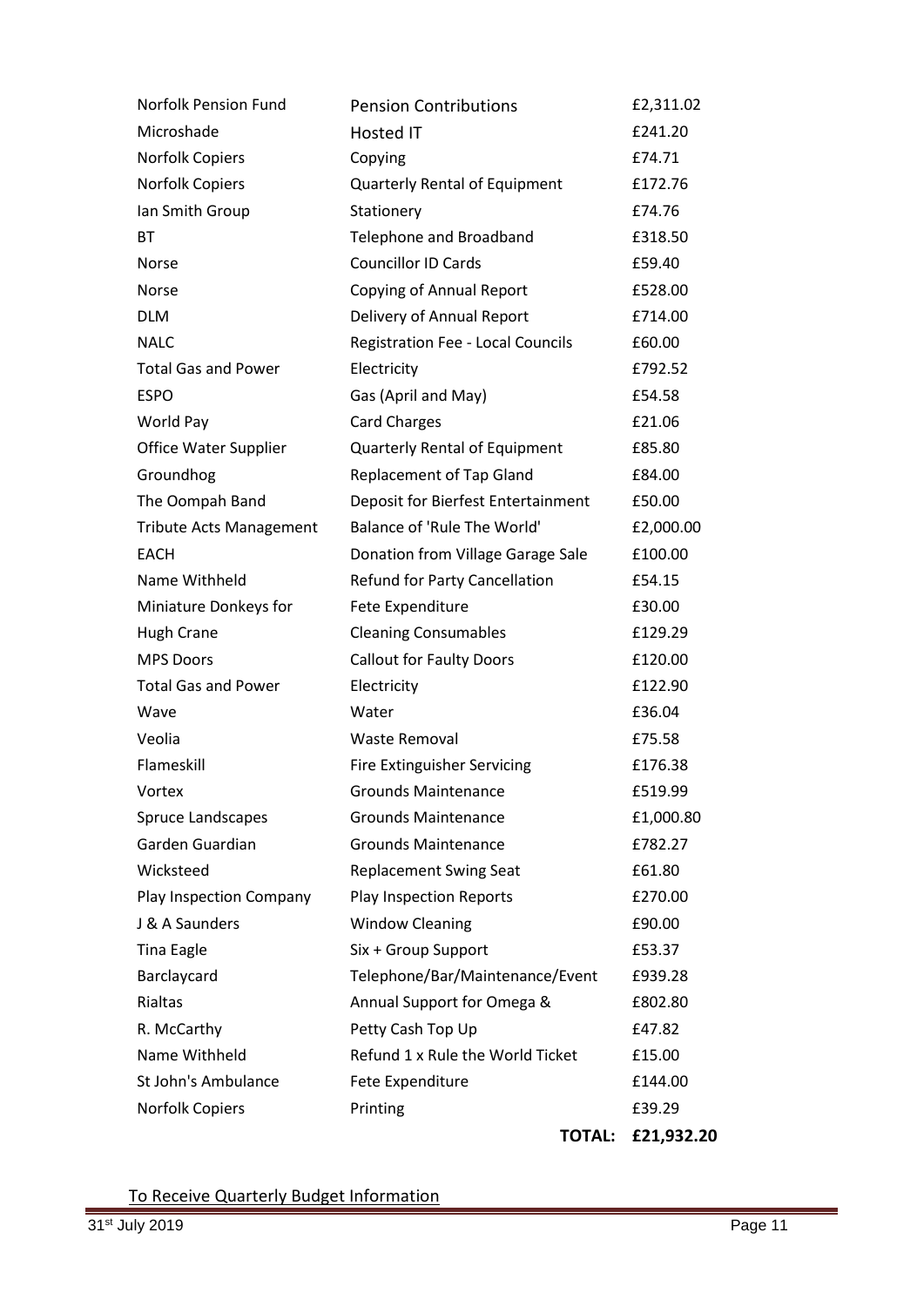- **c)**  This had been circulated to councillors. The contents were noted. To Consider Options for the Renewal of the Santander 1 Year Bond
- **d)** The Clerk advised that Santander had provided the following options for the reinvestment of the bond:

6 month bond at 0.45%

12 month bond at 0.6%

18 month at 0.8%

Alternative investments were discussed to maximise income on this investment. It was agreed to open a one year bond with the Cambridge Building Society at a rate of 1.55%, after a proposal from Chris Walker and a second from John Henson. To Receive Fidelity Valuation Statement

**e)** This had been circulated to councillors. The contents were noted.

# **11. Committees and Advisory Group Reports and Recommendations**

**a)** Neighbourhood Plan Committee

> John Henson reported that The Neighbourhood Plan has now entered a final round of consultation known as Regulation 16. The consultation is generated by South Norfolk Council and all responses should be returned to them. The Plan will be put to South Norfolk Council's Cabinet on 9<sup>th</sup> September where there should be opportunity for the Parish Council to briefly speak on the matter. It was agreed that John Joyce should speak on behalf of the parish at this meeting. Trevor Spruce praised the plan and the way it had been put together.

#### **b)**  Amenities Advisory Group

David Hewer reported that the amenities advisory group met on 17<sup>th</sup> July. The Clerk is to follow up on the planning conditions for the landscaping at David Wilson Homes, to ensure that extra planting has taken place in compensation for the removal of the oak tree.

The recent play inspections to Devlin Drive and Rosebery Park were discussed and remedial works agreed. John Henson raised that additional works to Mulberry Park would be required in the form of damage to the roof areas of the multiplay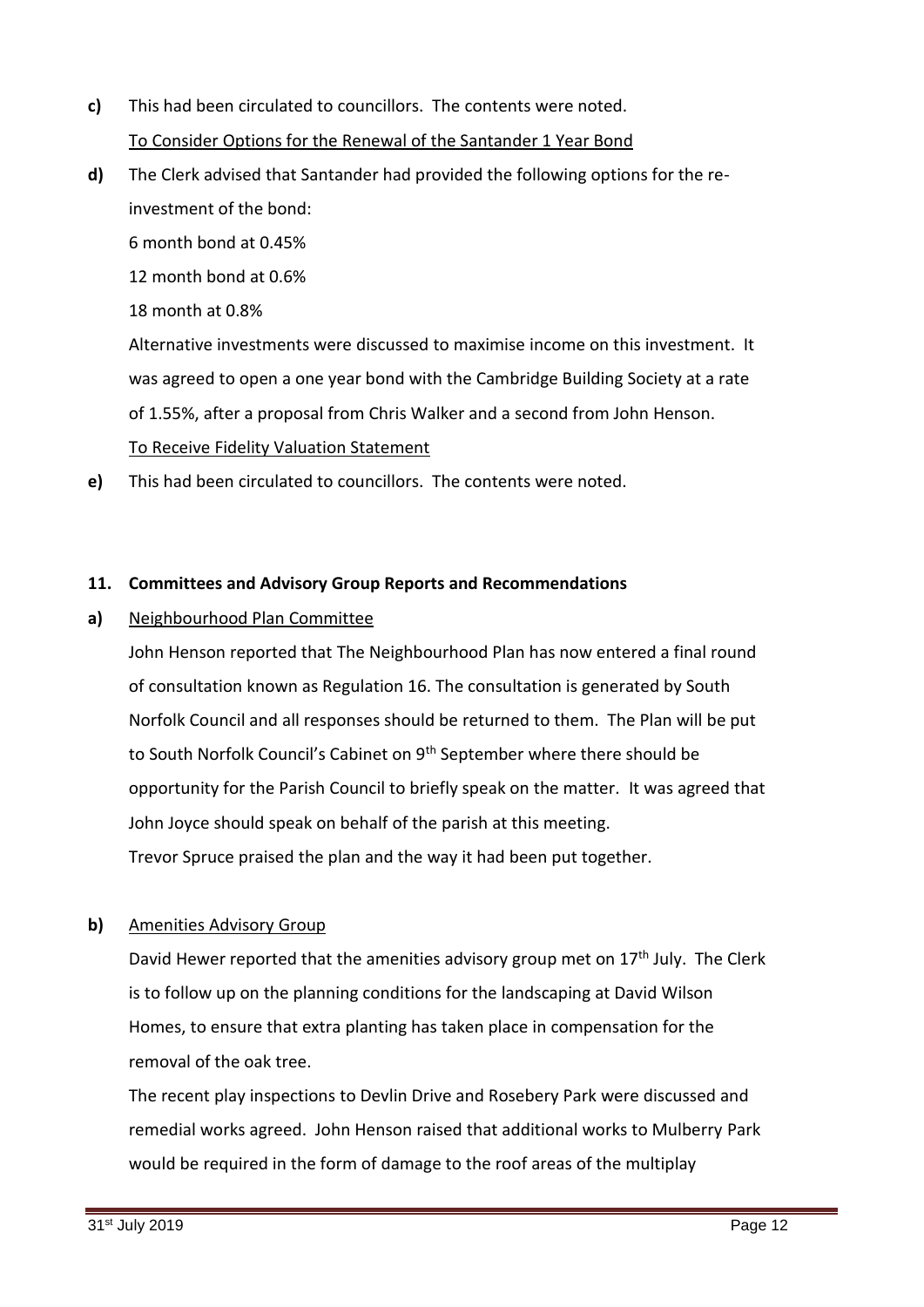equipment. There is also a railing at Mulberry Park to be replaced.

The Clerk reported that the incident of children writing graffiti on the equipment at Mulberry Park had been reported to the police. The Clerk also reported that the police had been in contact regarding the graffiti next to the Royal Oak. As this is on private property, a letter had been sent to he householder.

Discussions occurred as to possible locations for a new cemetery. Consideration is to be given to sites rejected for development under the Greater Norwich Plan. A desktop study would have already been done by planning officers which may assist when trying to identify suitable sites.

It was agreed to review all the benches/seating in the village and consider any restoration work necessary.

Two evenings are to be set aside to review the open spaces in the village.

**c)**  To Receive Reports from SLCC Annual Conference and Community Land Trust **Seminar** 

The Clerk reported that the SLCC seminar was attended by John Joyce, John Hodgson and the Clerk. There were three presentations of interest:

# *Cyber Security and Relevant Insurance Cover*

This generated a discussion about how secure the gmail accounts are. The Clerk will investigate this further, to see if the Parish Council's domain name can be used for more email addresses. The Clerk is also to review the insurance cover to see what level of cover the Parish Council has against cyber attacks. **Clerk Clerk**

# *Operation London Bridge*

These are procedures to be put in place in the event of the death of a senior member of the Royal Family. The full procedure is quite complicated, but is not obligatory. The message of the meeting was to proceed with sensitivity and in line with the feelings of the community. A copy of the presentation will be provided at the next Strategic Working Group meeting (11th September).

# *Anglia in Bloom*

This was an interesting presentation but not in line with Poringland's priorities at present.

The Community Land Trust Seminar was attended by John Joyce and the Clerk. Presentations involved community groups taking a lead on developments for their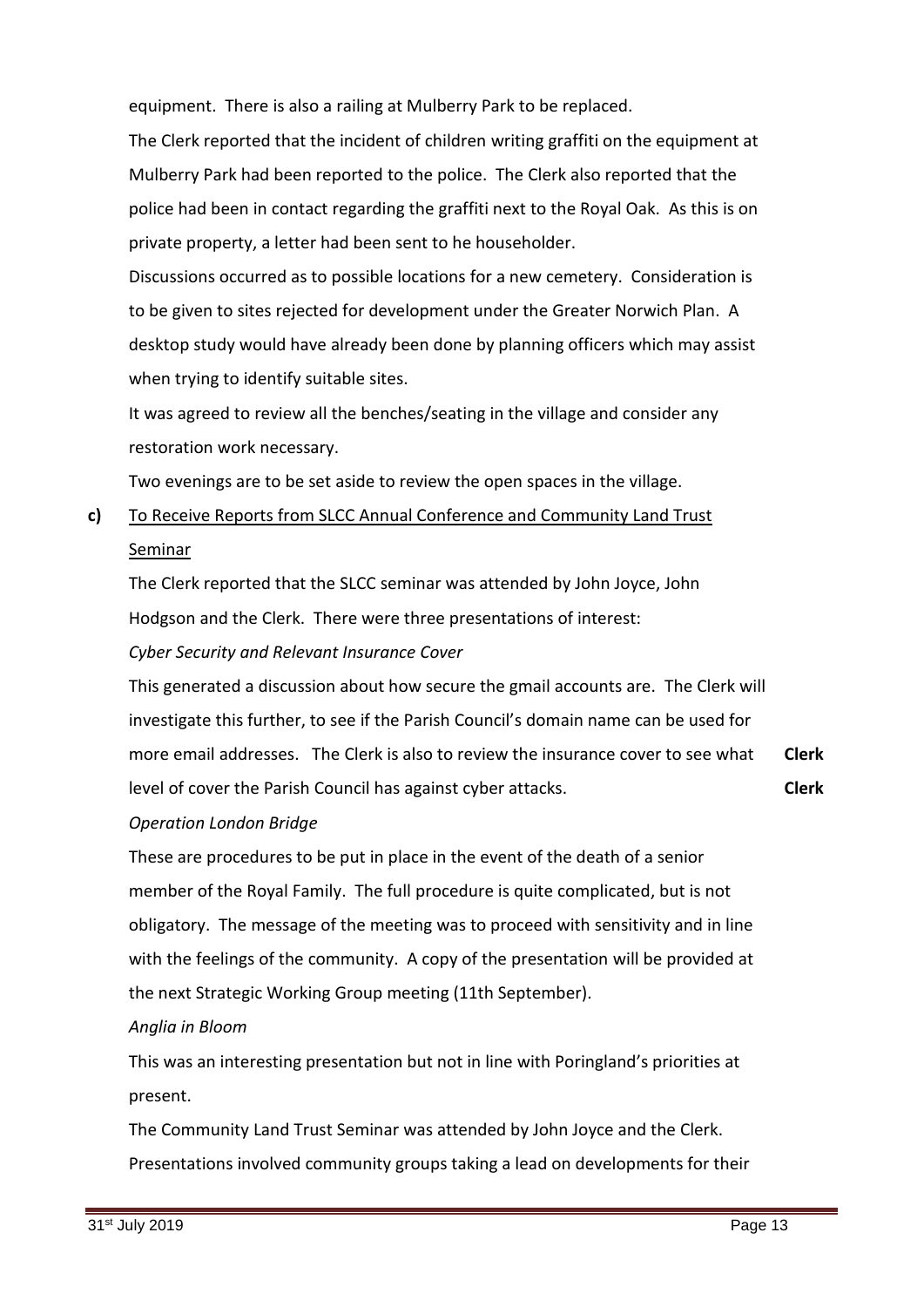community. Primarily this involved housing developments according to housing need in the area, but it also included a ground source heating scheme. Local need was not always defined as financial need. One scheme was set up as a housing development for older single women, so that they could socialise and care for each other.

Different levels of control were discussed. Some schemes are run by a housing association on behalf of the Community Land Trust. The housing association takes the risk, but the Community Land Trust then loses an element of control. Some schemes are completely in the control of the community. This included the Lothingland Community Trust near Great Yarmouth.

This is to be added to the agenda for the Strategic Working Group.

# **12. Community Centre**

#### **a)** To Consider Options for Boiler Repair / Replacement

Updated information was provided to councillors on the options for repairing the faulty boiler. Each option was discussed and it was **agreed** to proceed with option 4, which is to replace the faulty domestic boiler with a commercial boiler at a cost of £3,860 + VAT. This would run in tandem with the existing working boiler, to safeguard the community centre in the event of failure of one of the units.

# **13. To Agree Poringland Parish Council Meets the Criteria for the Local Council Award Scheme – Foundation Level**

The Clerk advised that the documentation is in place for Poringland Parish Council to renew its Foundation status for the Local Council Award Scheme. It was **agreed** that the Clerk should proceed with the application.

**Clerk**

# **14. To Receive Proposal that Item 15 Should be Closed to the Press and Public under the Public Bodies (Admission to Meetings) Act 1960 Para 1 s2 for the Reason that Publicity would be Prejudicial to the Public Interest**

It was **agreed** that the meeting should be closed for item 15 due to the reason that publicity would be prejudicial to the public interest. However, as this is a scheme from Norfolk County Council, Cllr Thomson should be invited to stay to assist with